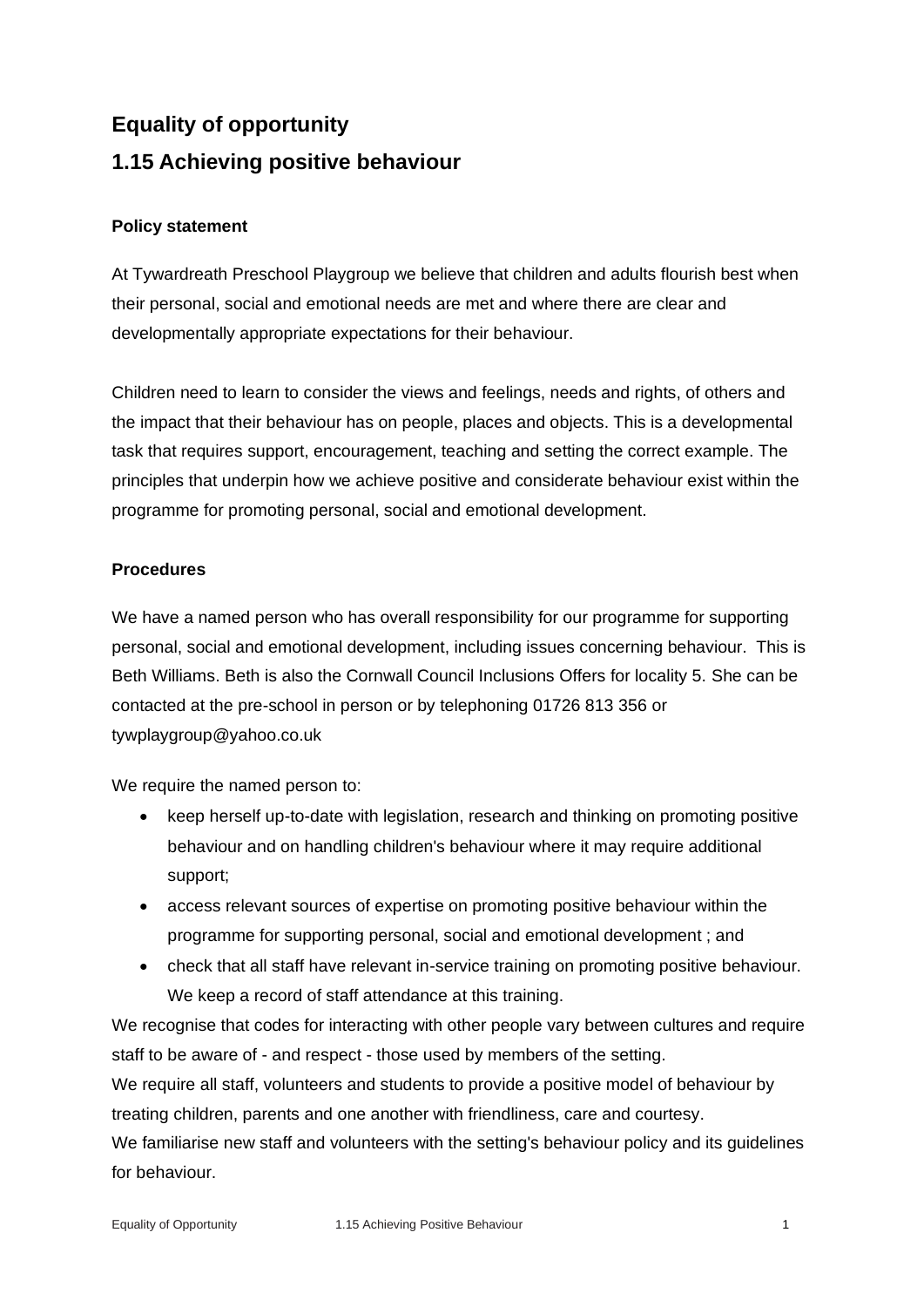We regularly involve the children in discussions on the theme of behaviour, feelings and social skills.

We allow the children to set the settings 'rules', several of which reflect on desired behaviour.

These rules are displayed and promoted by praising the desired behaviour.

We expect all members of our setting - children, parents, staff, volunteers and students – to keep to the guidelines, requiring these to be applied consistently.

We work in partnership with children's parents. Parents are regularly informed about their children's behaviour by their key person. We work with parents to address recurring inconsiderate behaviour, using our observation records to help us to understand the cause and to decide jointly how to respond appropriately.

#### *Strategies with children who display behaviour issues*

We require all staff, volunteers and students to use positive strategies for handling any Behaviour issues, by helping children find solutions in ways which are appropriate for the children's ages and stages of development. Such solutions might include, for example, acknowledgement of feelings (Emotional Literacy), explanation as to what was not

acceptable, and supporting

children to gain control of their feelings so that they can learn a more appropriate response. We ensure that there are enough popular toys and resources and sufficient activities available so that children are meaningfully occupied without the need for unnecessary conflict over sharing and waiting for turns.

We acknowledge considerate behaviour such as kindness and willingness to share. We support each child in developing self-esteem, confidence and feelings of competence. We support each child in developing a sense of belonging in our group, so that they feel valued and welcome.

We avoid creating situations in which children receive adult attention only in return for inconsiderate behaviour.

When children behave in undesirable ways, we help them to understand the outcomes of their action and support them in learning how to cope more appropriately.

We never send children out of the room by themselves, nor do we use a 'naughty chair' or a 'time out' strategy that excludes children from the group.

We never use physical punishment, such as smacking or shaking. Children are never threatened with these.

We do not use techniques intended to single out and humiliate individual children. We use physical restraint, such as holding, only to prevent physical injury to children or adults and/or serious damage to property.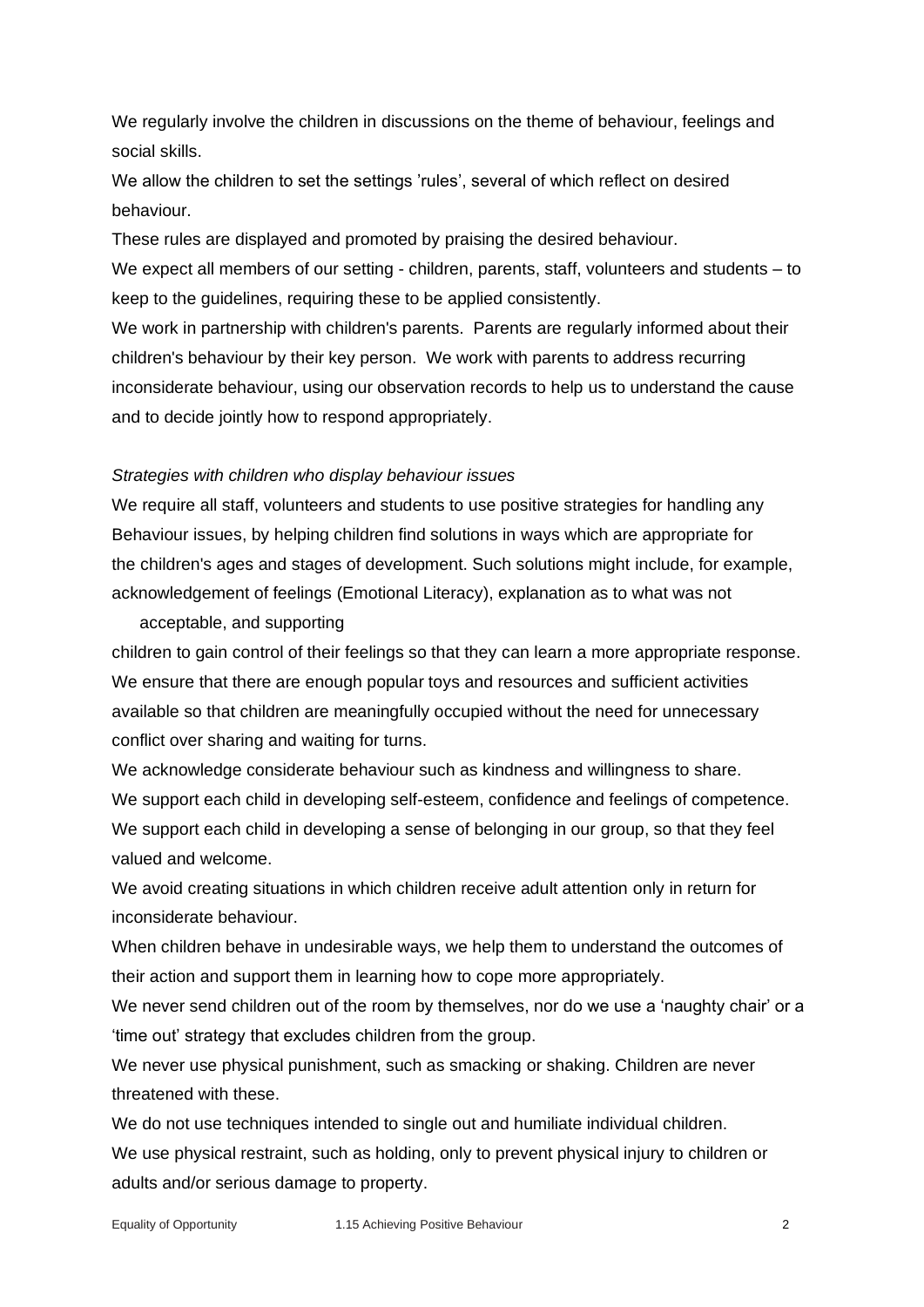Details of such an event (what happened, what action was taken and by whom, and the names of witnesses) are brought to the attention of our setting manager and are recorded in the child's personal file on an incident form. The child's parent is informed on the same day. In cases of serious misbehaviour, such as racial or other abuse, we make clear immediately the unacceptability of the behaviour and attitudes, by means of explanations rather than personal blame.

We do not shout or raise our voices in a threatening way to respond to children's behaviour.

### *Children under three years*

When children under three display behaviour issues, we recognise that strategies for supporting them will need to be developmentally appropriate and differ from those for older children.

We recognise that babies and very young children are unable to regulate their own emotions, such as fear, anger or distress, and require sensitive adults to help them do this. Common behaviours of young children include agitation, biting or

fighting. Staff are calm and patient, offering comfort to intense emotions, helping children to manage their feelings and talk about them to help resolve issues and promote understanding.

If agitation, biting or fighting are frequent, we try to find out the underlying cause - such as a change or upheaval at home, or frequent change of carers. Sometimes a child has not settled in well and the behaviour may be the result of 'separation anxiety'.

We focus on ensuring a child's attachment figure in the setting, their key person, is building a strong relationship to provide security to the child.

## *Rough and tumble play, hurtful behaviour and bullying*

Our procedure has been updated to provide additional focus on these kinds of inconsiderate behaviours.

#### *Hurtful behaviour*

We take hurtful behaviour very seriously. Most children under the age of five will at some stage hurt or say something hurtful to another child, especially if their emotions are high at the time, but it is not helpful to label this behaviour as 'bullying'. For children under five, hurtful behaviour is momentary, spontaneous and often without cognisance of the feelings of the person whom they have hurt.

We recognise that young children behave in hurtful ways towards others because they have Not yet developed the means to manage intense feelings that sometimes overwhelm them.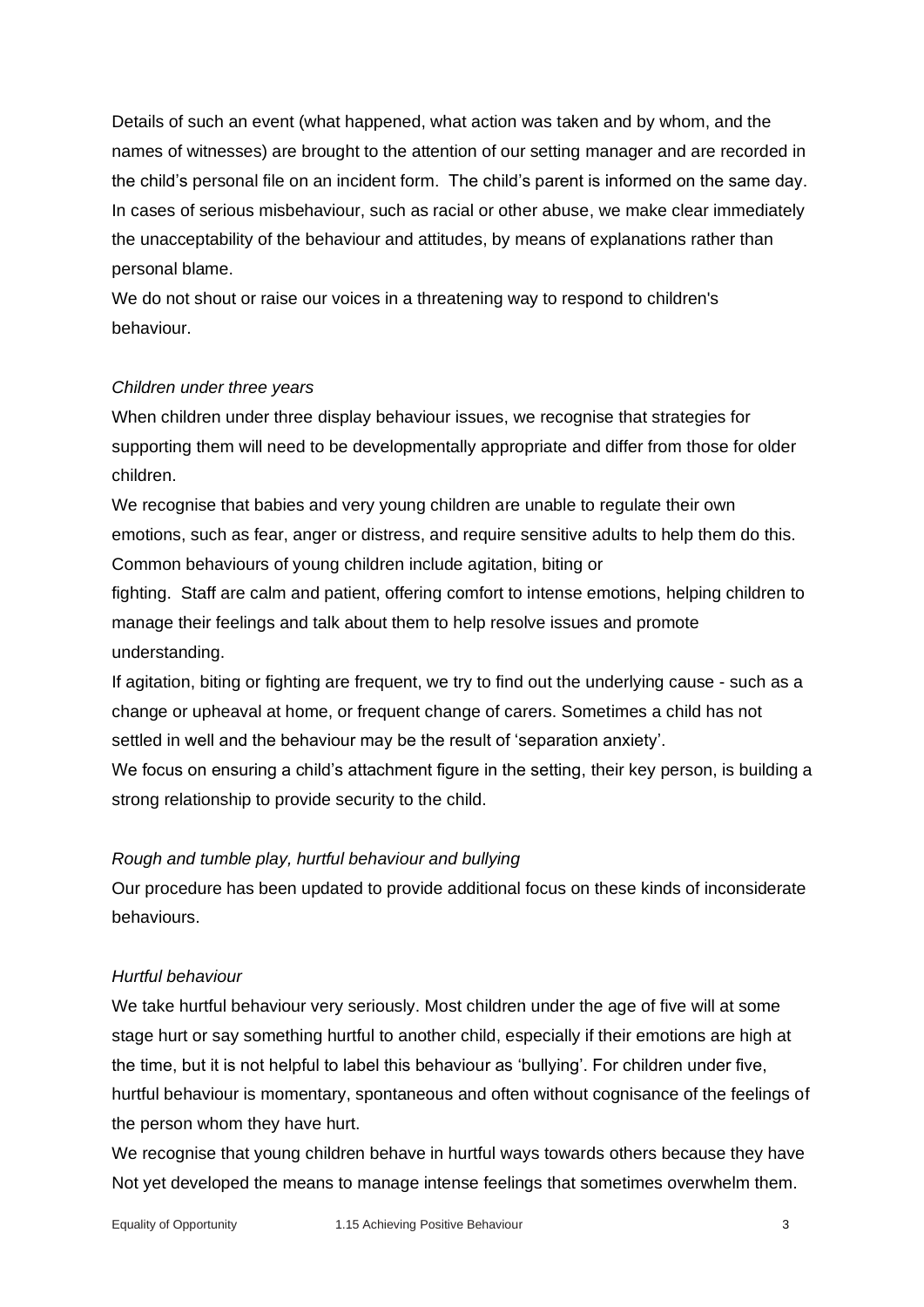We will help them manage these feelings as they have neither the biological means nor the cognitive means to do this for themselves.

We understand that self-management of intense emotions, especially of anger, happens when the brain has developed neurological systems to manage the physiological processes that take place when triggers activate responses of anger or fear.

Therefore, we help this process by offering support, calming the child who is angry as well as the one who has been hurt by the behaviour. By helping the child to return to a normal state, we are helping the brain to develop the physiological response system that will help the child be able to manage his or her own feelings.

Our way of responding to pre-verbal children is to calm them through holding and cuddling. Verbal children will also respond to cuddling to calm them down, but we offer them an explanation and discuss the incident with them to their level of understanding.

We recognise that young children require help in understanding the range of feelings they experience. We help children recognise their feelings by naming them and helping children to express them, making a connection verbally between the event and the feeling. "Adam took your car, didn't he, and you were enjoying playing with it. You didn't like it when he took it, did you? Did it make you feel angry?" Older children will be able to verbalise their feelings better, talking through themselves the feelings that motivated the behaviour.

We help young children learn to empathise with others, understanding that they have feelings too and that their actions impact on others' feelings. "When you hit Adam, it hurt him and he didn't like that and it made him cry."

We help young children develop pro-social behaviour, such as resolving conflict over who has the toy. "I can see you are feeling better now and Adam isn't crying any more. Let's see if we can be friends and find another car, so you can both play with one."

We are aware that the same problem may happen over and over before skills such as sharing and turn-taking develop. For both the biological maturation and cognitive development to take place, children will need repeated experiences with problem solving, supported by patient adults and clear boundaries.

We support social skills through modelling behaviour, through activities, drama and stories. We build self-esteem and confidence in children, recognising their emotional needs through close and committed relationships with them.

We help a child to understand the effect that their hurtful behaviour has had on another child; we do not force children to say sorry, but encourage this where it is clear that they are genuinely sorry and wish to show this to the person they have hurt.

When hurtful behaviour becomes problematic, we work with parents to identify the cause and find a solution together.